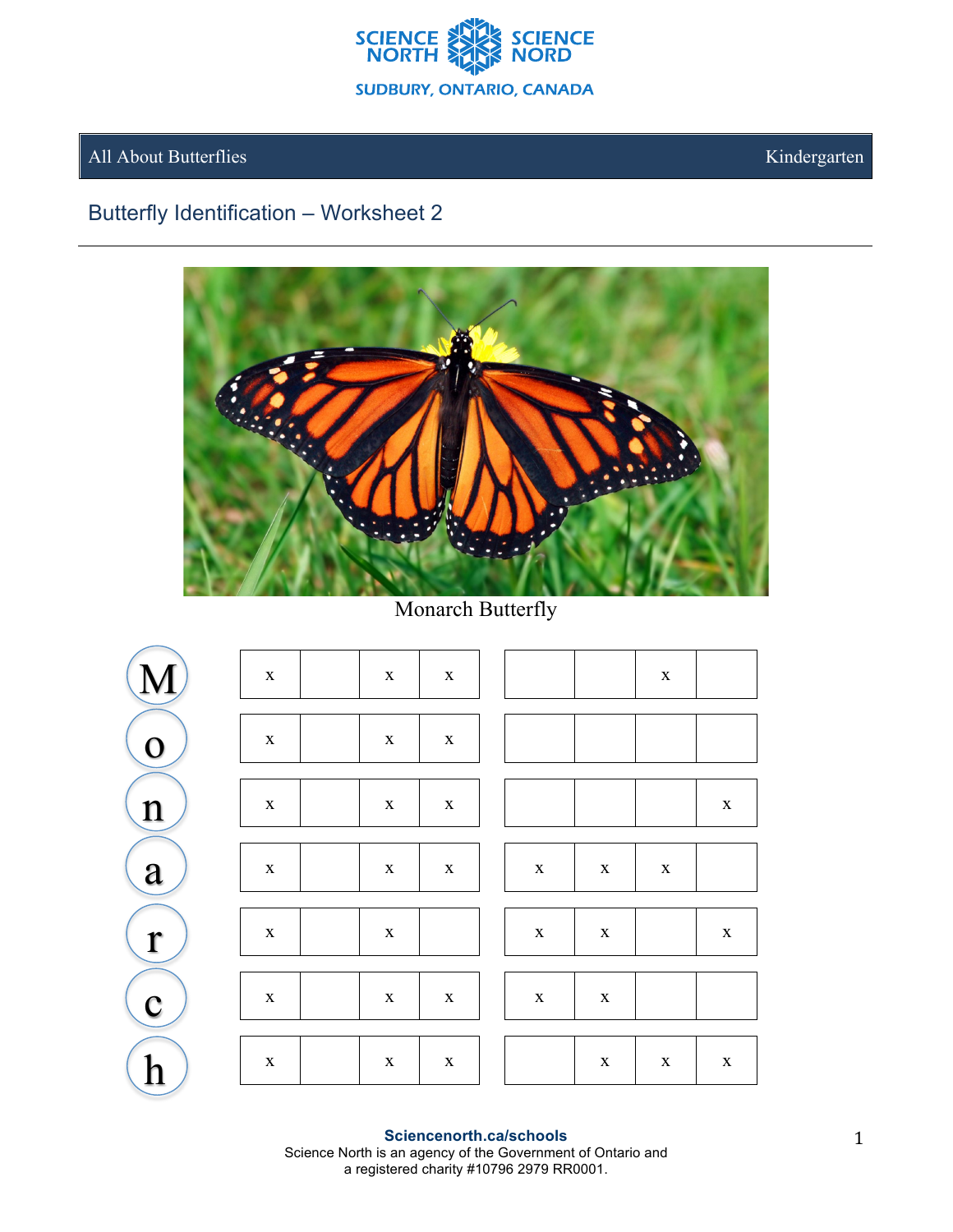



Skipper Butterfly

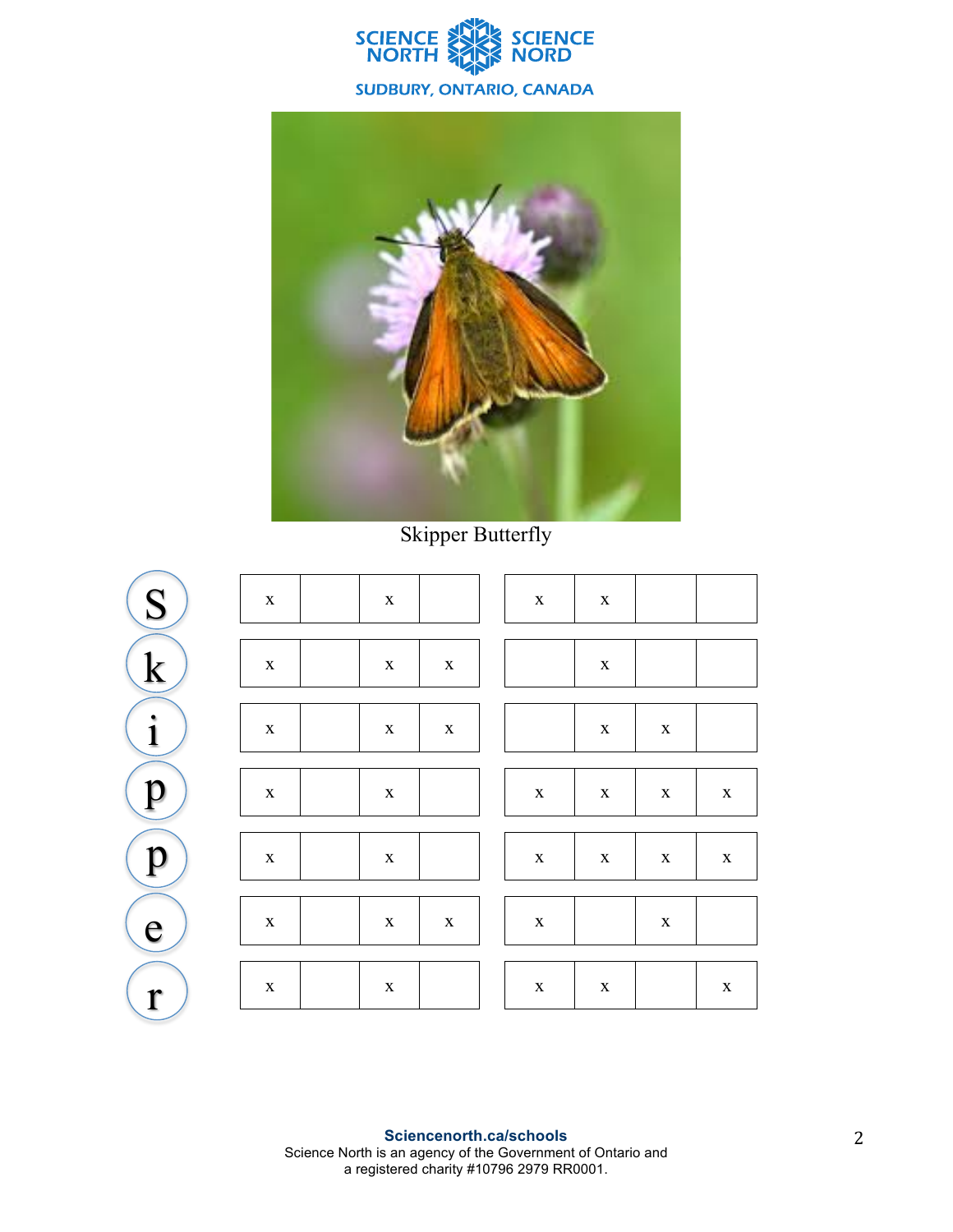



**Harvester Butterfly** 



Sciencenorth.ca/schools Science North is an agency of the Government of Ontario and<br>a registered charity #10796 2979 RR0001.